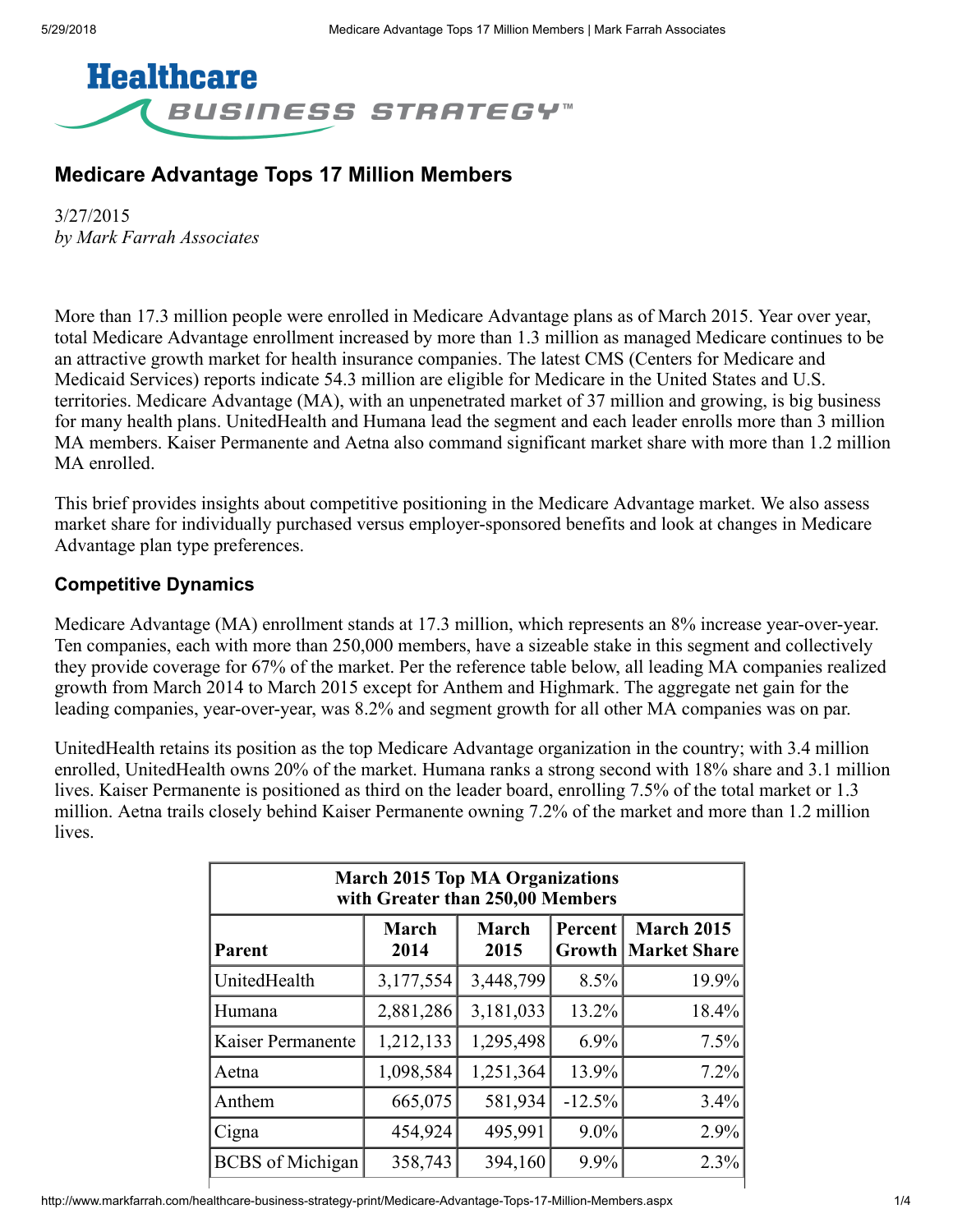5/29/2018 Medicare Advantage Tops 17 Million Members | Mark Farrah Associates

| Highmark                                                                                               | 384,282    | 353,673               | $-8.0\%$ | $2.0\%$  |  |  |  |
|--------------------------------------------------------------------------------------------------------|------------|-----------------------|----------|----------|--|--|--|
| WellCare                                                                                               | 302,694    | 302,614               | $0.0\%$  | 1.7%     |  |  |  |
| <b>Health Net</b>                                                                                      | 253,625    | 294,824               | 16.2%    | $1.7\%$  |  |  |  |
| Subtotal >250,000                                                                                      | 10,718,900 | 11,599,890            | 8.2%     | $67.0\%$ |  |  |  |
| All Others                                                                                             | 5,255,719  | 5,706,873             | 8.6%     | $33.0\%$ |  |  |  |
| <b>Total</b>                                                                                           |            | 15,974,619 17,306,763 | 8.3%     | 100%     |  |  |  |
| Source: Medicare Business Online™, Mark Farrah Associates, presenting data from CMS enrollment reports |            |                       |          |          |  |  |  |

Each year, Medicare Advantage plans rely on February and March enrollment reports to not only evaluate their standing but also assess which competitors gained and lost members during the last AEP (Annual Election Period). The AEP occurs between October 15 and December 7 each year and is also referred to as the Open Enrollment Period for Medicare Advantage and prescription drug plans.

This year, Humana experienced the largest gain in terms of membership, adding 369,747 members for a net gain of 13.2%. UnitedHealth's MA enrollment grew by 271,245 for a net gain of 8.5%. Aetna saw a net gain of 13.9%, adding 152,780 members to its MA book in the last year. Per the reference table below, membership gains were fairly substantial for other growth leaders in this segment, ranging from 83,365 for Kaiser Permanente to 32,729 for Blue Cross Blue Shield of Minnesota.

| <b>MA Organizations with the Largest Gains</b><br>from March 2014 to March 2015 |               |                      |                     |                   |  |  |  |  |  |
|---------------------------------------------------------------------------------|---------------|----------------------|---------------------|-------------------|--|--|--|--|--|
| Parent                                                                          | March<br>2014 | <b>March</b><br>2015 | Growth<br>2014-2015 | Percent<br>Change |  |  |  |  |  |
| Humana                                                                          | 2,811,286     | 3,181,033            | 369,747             | 13.2%             |  |  |  |  |  |
| UnitedHealth                                                                    | 3,177,554     | 3,448,799            | 271,245             | 8.5%              |  |  |  |  |  |
| Aetna                                                                           | 1,098,584     | 1,251,364            | 152,780             | 13.9%             |  |  |  |  |  |
| Kaiser Permanente                                                               | 1,212,133     | 1,295,498            | 83,365              | 6.9%              |  |  |  |  |  |
| <b>HCSC</b>                                                                     | 14,220        | 74,162               | 59,942              | 421.5%            |  |  |  |  |  |
| <b>Health Net</b>                                                               | 253,625       | 294,824              | 41,199              | 16.2%             |  |  |  |  |  |
| Cigna                                                                           | 454,924       | 495,991              | 41,067              | 9.0%              |  |  |  |  |  |
| Molina                                                                          | 40,869        | 79,382               | 38,513              | 94.2%             |  |  |  |  |  |
| <b>BCBS</b> of Michigan                                                         | 358,743       | 394,160              | 35,417              | 9.9%              |  |  |  |  |  |
| <b>BCBS</b> of Minnesota                                                        | 136,241       | 168,970              | 32,729              | 24.0%             |  |  |  |  |  |
| <b>Total</b>                                                                    | 9,558,179     | 10,684,183           | 1,126,004           | 11.8%             |  |  |  |  |  |

Source: Medicare Business Online™, Mark Farrah Associates, presenting data from CMS enrollment reports

## Individual versus Group Enrollment

The majority of people with Medicare Advantage purchased a plan directly from the company and this is referred to as individual or direct purchase enrollment. As of March 2015, about 82% (approximately 14 million) of MA membership was individual. This speaks to why plans invest considerable time to devise market and selling strategies in preparation for the AEP every year.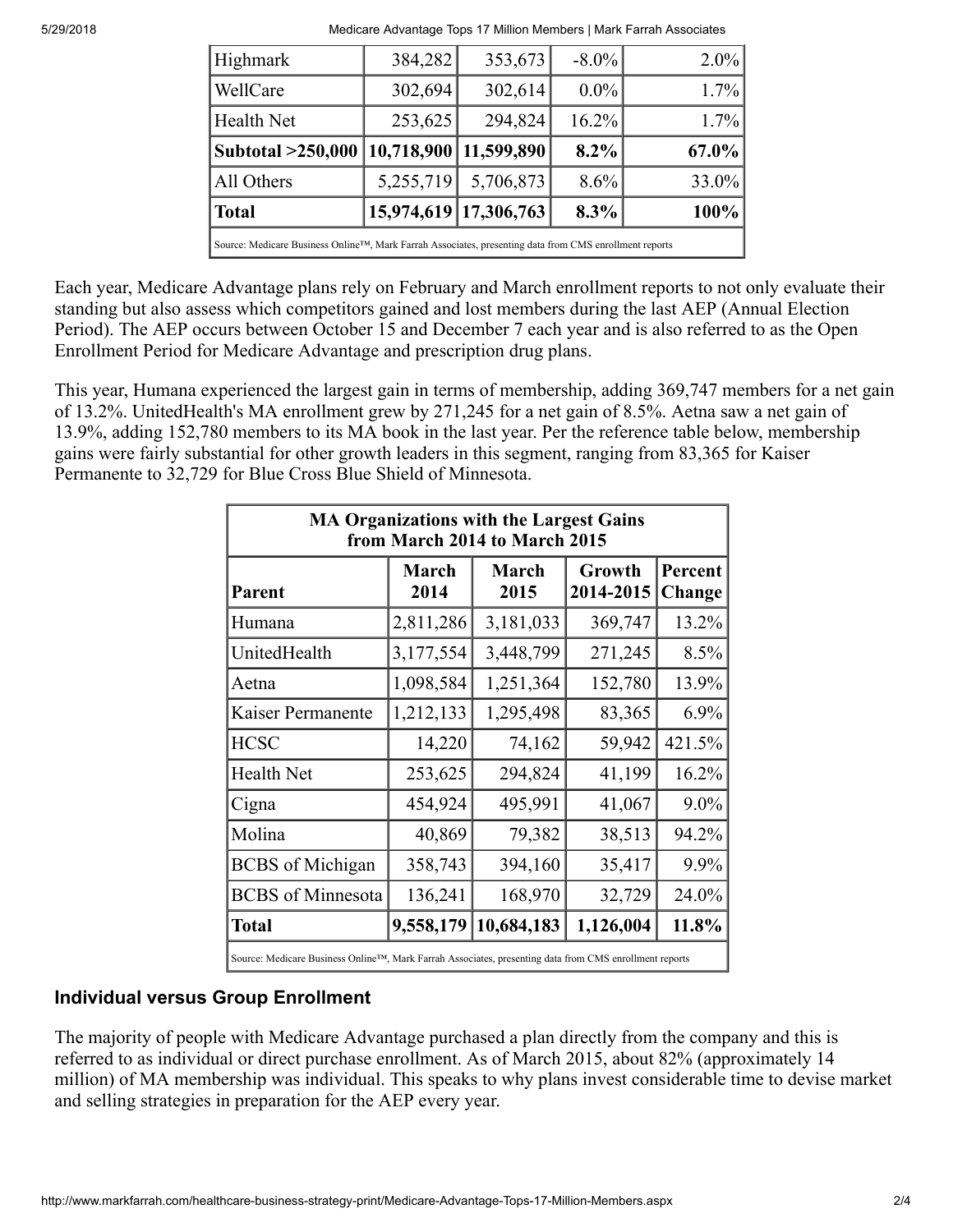Only 18% of total MA membership (slightly more than 3 million) originated through an employer group health plan or retirement health benefit. Nonetheless, group membership grew by 6% year-over-year primarily driven by UnitedHealth plan gains. Some companies strategically target group MA business because employers are interested in the cost savings MA plans can offer. Note that 57% of Aetna's MA membership is through group plans. Though many employers are shifting away from providing retirement benefits, larger volumes of people retiring may continue to sustain group Medicare Advantage opportunities over the next few years.



It is important to note that individual and group enrollment counts are slightly lower than total segment enrollment due to different reporting requirements.

## HMO's Remain Dominant Plan Type

HMO plans, including those with point-of-service options, have been the predominant type of coverage in the Medicare Advantage segment for several years. As of March 2015, about 62% of all members were enrolled in an HMO plan. PPOs, including local and regional plans, covered 31% of MA enrollees. HMOs and PPOs have remained consistent with approximately the same membership share in recent years.

The most interesting change in the last year with respect to plan type was a significant increase in enrollment classified as Medicare-Medicaid HMO enrollment. Last year, these plans enrolled more than 300,000, up from only 9,000 in 2014. Note in the chart below that Medicare-Medicaid HMOs are included in the "Other" plan type category along with PACE, MSAs and 1876 Cost plans. Growth in Medicare-Medicaid plans is an outcome of CMS and state Medicaid agencies building new programs to cover the dual eligible population. Dual eligible beneficiaries, people that qualify for Medicare and Medicaid, are among the poorest and sickest beneficiaries and consequently account for higher health care costs. Various health plan designs, in addition to SNPs (Special Needs Plans) have emerged in recent years to address the needs of this high cost population. Molina is a noteworthy player in this niche as well as several California-focused companies such as Health Net and Inland Empire Health.